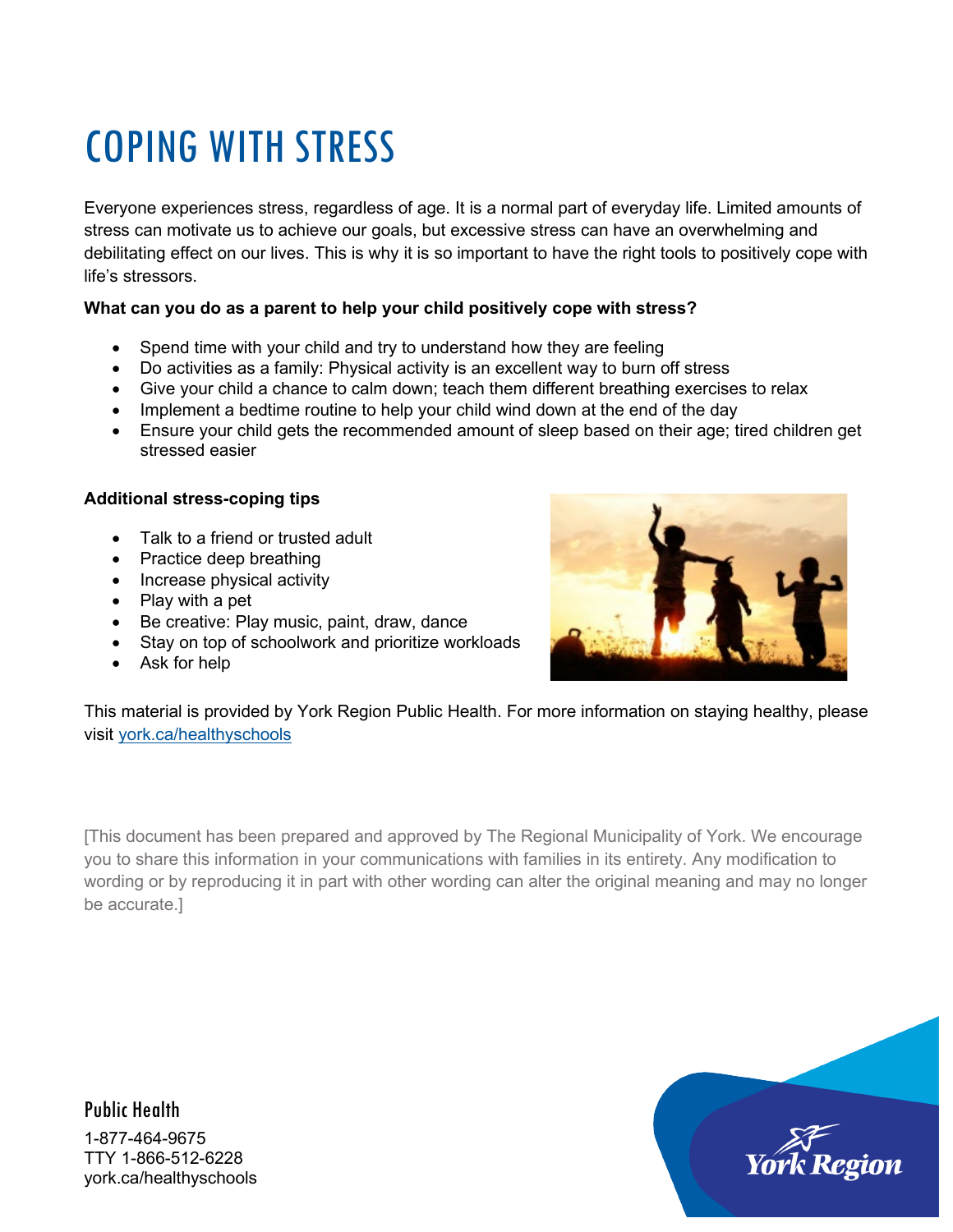# HEALTHY FRIENDSHIPS AND RELATIONSHIPS

Feeling connected and close to others is an important part of having good mental health. Friendships and relationships are a big part of a child's educational experience and can greatly impact how students feel and behave in school.

#### **Benefits of healthy friendships and relationships:**

- Making challenging times more manageable
- Increasing resiliency that is carried through to adulthood
- Developing social skills and learning how to positively relate to others
- Building confidence, self-esteem and a sense of belonging

#### **Ways to help your child develop healthy relationships:**



- Model healthy relationships at home
- Encourage your child to participate in group activities and hobbies
- Provide opportunities for social interactions outside of school (in line with current COVID-19 guidelines, including virtual activities
- Encourage diversity by inviting your child to get to know children from different backgrounds
- Be open and non-judgmental when talking to your child about their friendships

Having a positive social support system is important to maintaining good mental health, which contributes to overall well-being.

This material is provided by York Region Public Health. For more information on staying healthy, please visit [york.ca/healthyschools](http://www.york.ca/healthyschools)

[This document has been prepared and approved by The Regional Municipality of York. We encourage you to share this information in your communications with families in its entirety. Any modification to wording or by reproducing it in part with other wording can alter the original meaning and may no longer be accurate.]

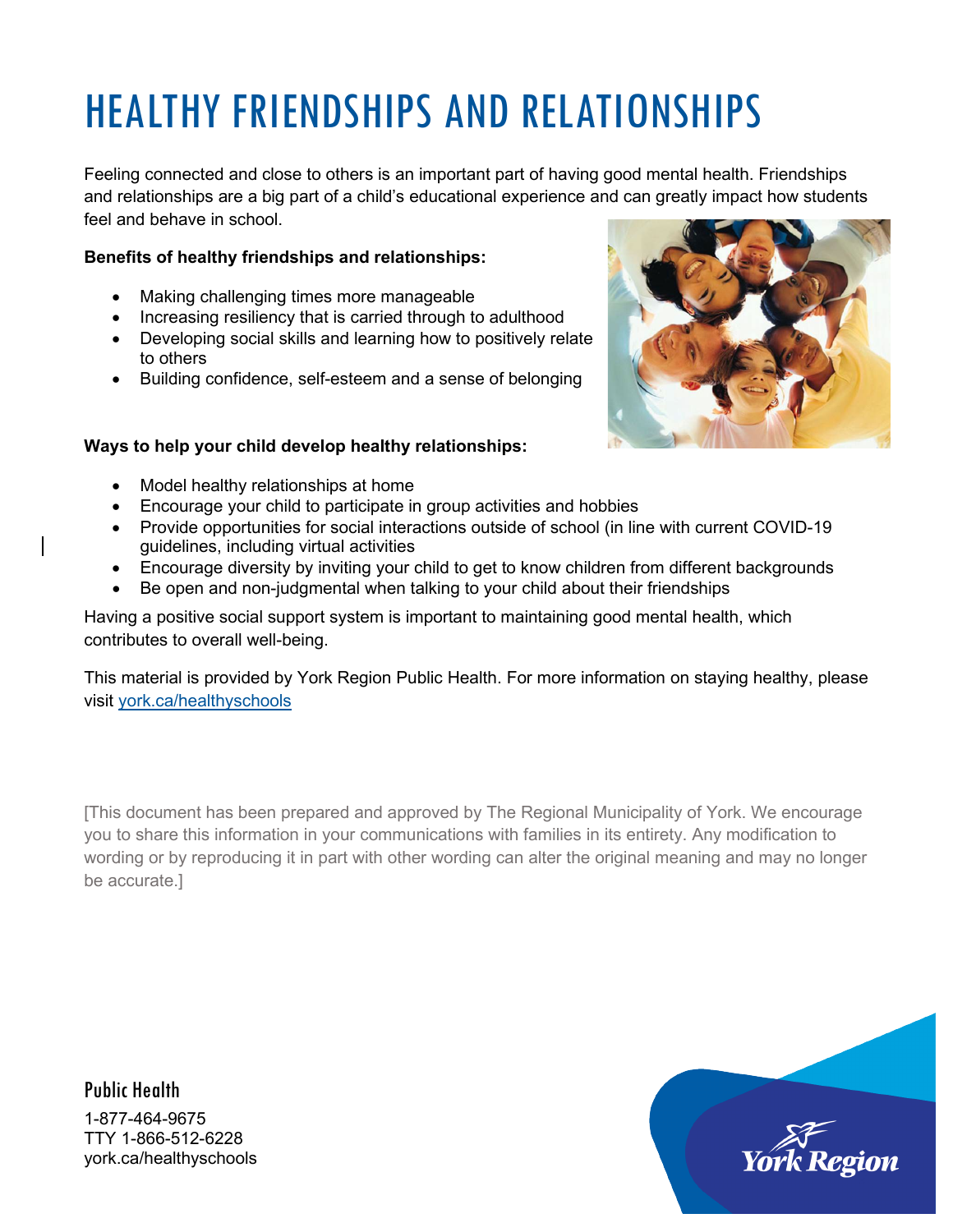## MIND YOUR HEALTH

Mental health is a part of overall health and it can change with age or life circumstances. One in five students struggle with mental health challenges. It is important to talk to your children about their wellbeing and be able to recognize signs of poor mental health.

What are signs of poor mental health?

- Avoiding friends and family
- Rebelling against authority
- Not doing things they used to enjoy
- Frequent mood swings
- Getting significantly lower marks in school

What can you do as a parent to support your children and help them manage mental health challenges?

- Encourage your children to talk about their feelings
- Respect your children's feelings
- Stay positive and avoid being judgmental
- Take your child(ren) to your family doctor to explore concerns



This material is provided by York Region Public Health. For more information on mental health, please visit [york.ca/healthyschools.](http://york.ca/healthyschools) Your child can speak with a counsellor from Kids Help Phone over the phone or chat online by calling 1-800-668-6868 or [kidshelpphone.ca](http://www.kidshelpphone.ca/)

[This document has been prepared and approved by The Regional Municipality of York. We encourage you to share this information in your communications with families in its entirety. Any modification to wording or by reproducing it in part with other wording can alter the original meaning and may no longer be accurate.]

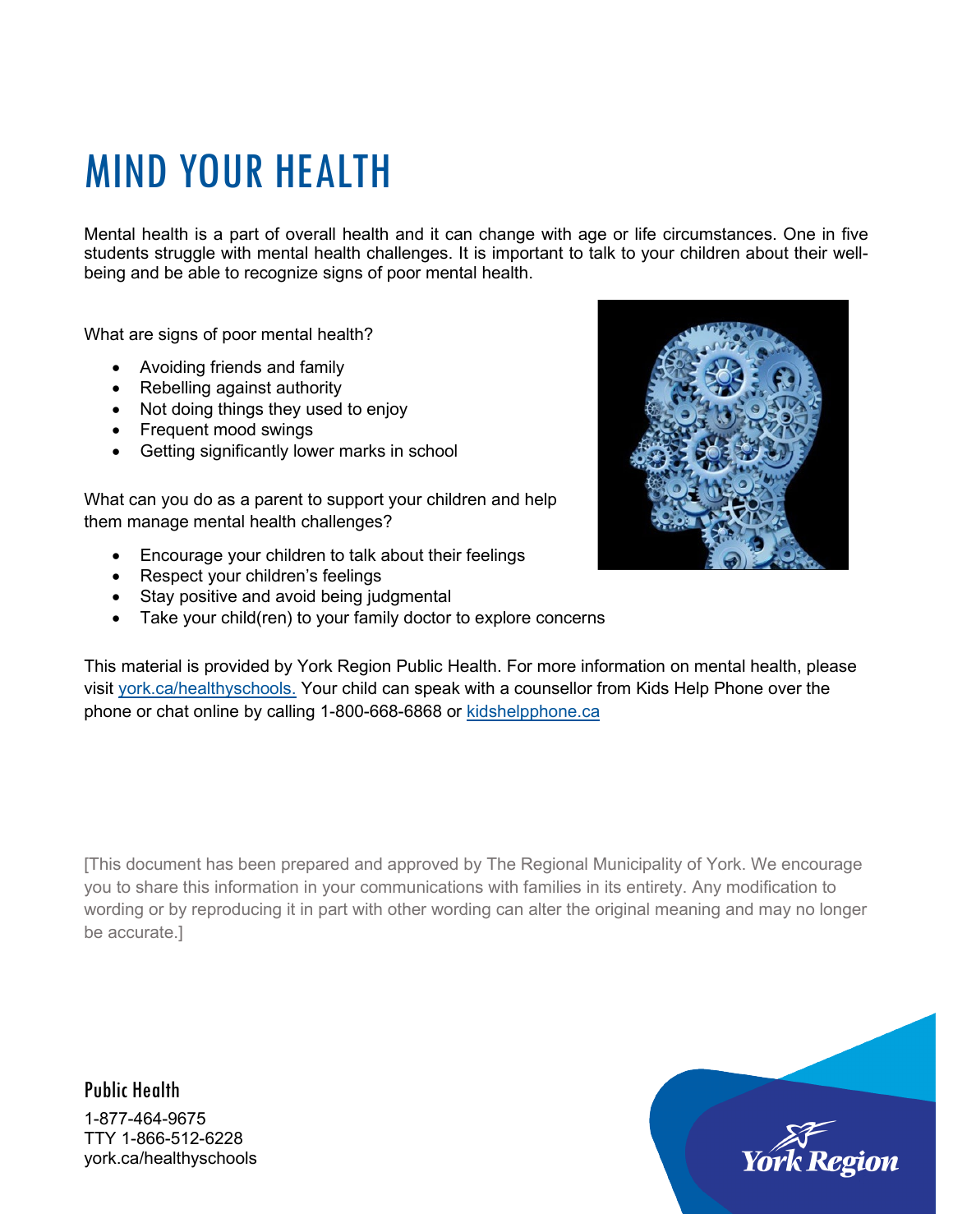## SLEEP

## **Is your child getting enough sleep?**

Children who are not getting enough sleep usually demonstrate the following signs: they fall asleep in class and have trouble with memory, concentration and motivation. They can also show feelings of moodiness and depression.



## **How do you encourage your child to get the most out of sleep?**

- Set up a regular bedtime that allows your child to sleep the recommended eight-to-10 hours each night
- Encourage your child to be physically active on a regular basis
- Discourage your child from drinking or eating caffeinated drinks or chocolate after 4 p.m.
- Limit napping to 30 minutes, if possible
- Turn off bright lights and decrease the use of cellphones, TVs and other electronic devices before bedtime

## **What are the benefits of sleeping well? A good sleep:**

- Boosts the immune system, which helps healing
- Supports faster growth and development
- Helps in regulating appetite and metabolism
- Improves memory
- Improves emotional well-being, which stabilizes mood and reduces anxiety

Sources: [Kids Help Phone: Get Better Sleep with These Tips](https://kidshelpphone.ca/get-info/all-night-get-better-sleep-these-tips/)  [Canadian Paediatric Society: Teens and sleep](https://www.caringforkids.cps.ca/handouts/teens_and_sleep) 

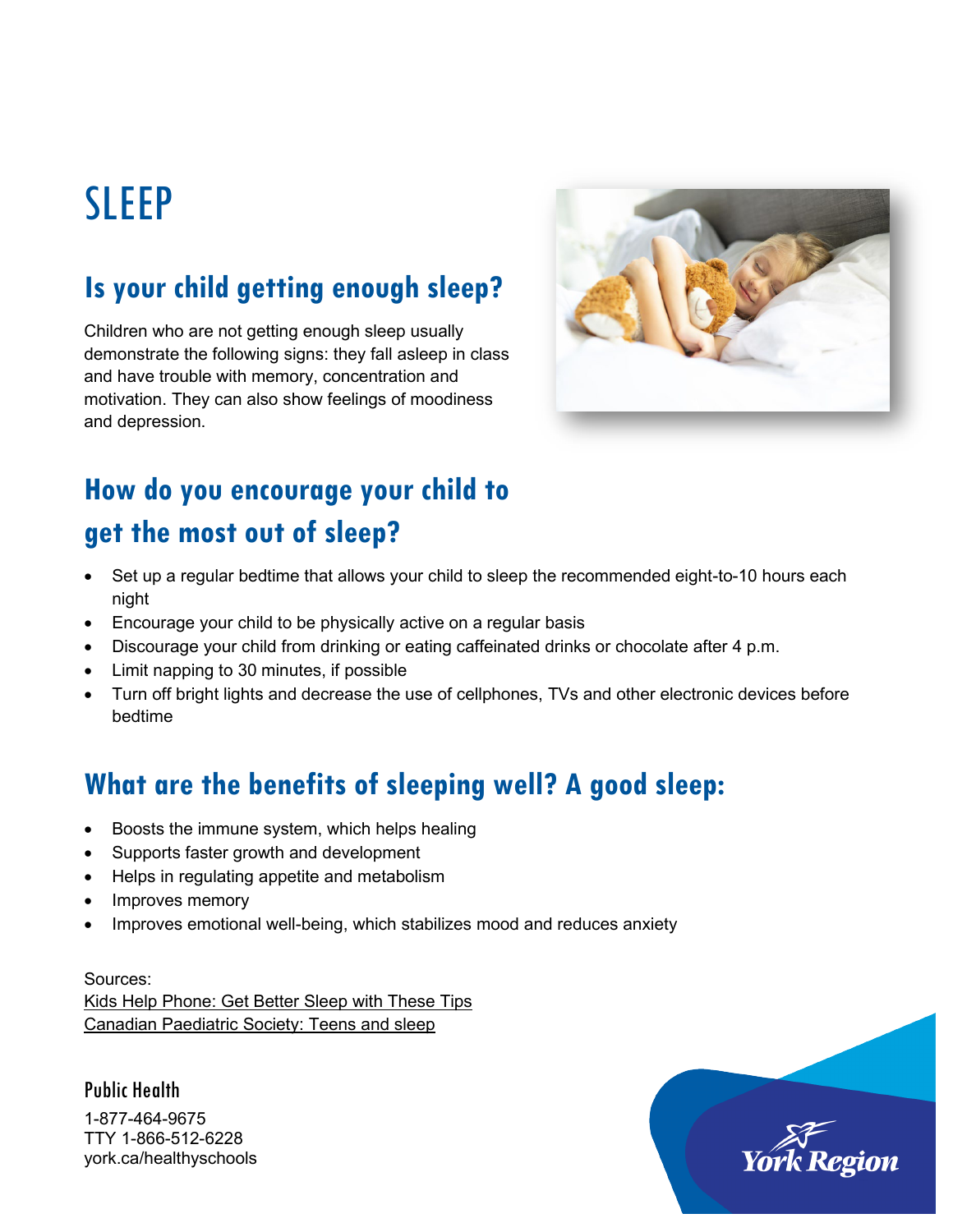[This document has been prepared and approved by The Regional Municipality of York. We encourage you to share this information in your communications with families in its entirety. Any modification to wording or by reproducing it in part with other wording can alter the original meaning and may no longer be accurate.]

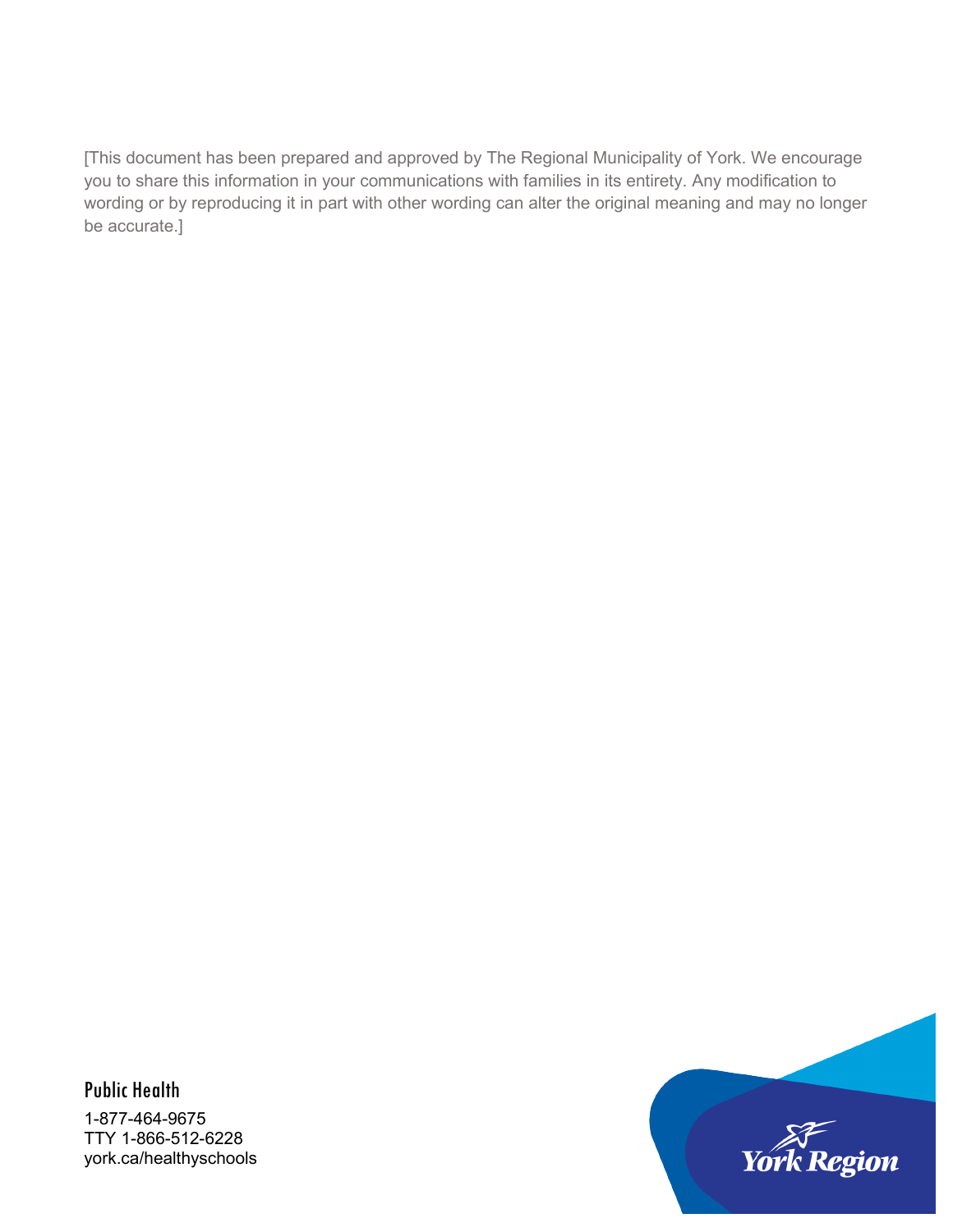# TAKE FIVE BREATHING EXERCISE

Deep breathing is one of the best ways to manage emotions and cope with stress. Deep breathing exercises can quickly change a stress response into a relaxation response.

Try this simple breathing exercise with your child:

- 1. Start with one hand: Stretch your fingers out like a star.
- 2. With your other hand, use your pointer finger to trace the hand that is stretched out.
- 3. Trace your hand: Slowly slide up one side and down the other side of each finger.
- 4. Breathe in through your nose and out through your mouth.
- 5. Now, put the last two steps together: Breathe in through your nose as you trace up one finger and breathe out through your mouth as you trace down. Keep going until you have finished tracing your hand.

This free relaxation tool is beneficial for your child because:

- It can be done anywhere
- It can be done at anytime
- It will help calm and relax your child



This material is provided by York Region Public Health. For more information on staying healthy, please visit [york.ca/healthyschools](http://york.ca/healthyschools)

[This document has been prepared and approved by The Regional Municipality of York. We encourage you to share this information in your communications with families in its entirety. Any modification to wording or by reproducing it in part with other wording can alter the original meaning and may no longer be accurate.]

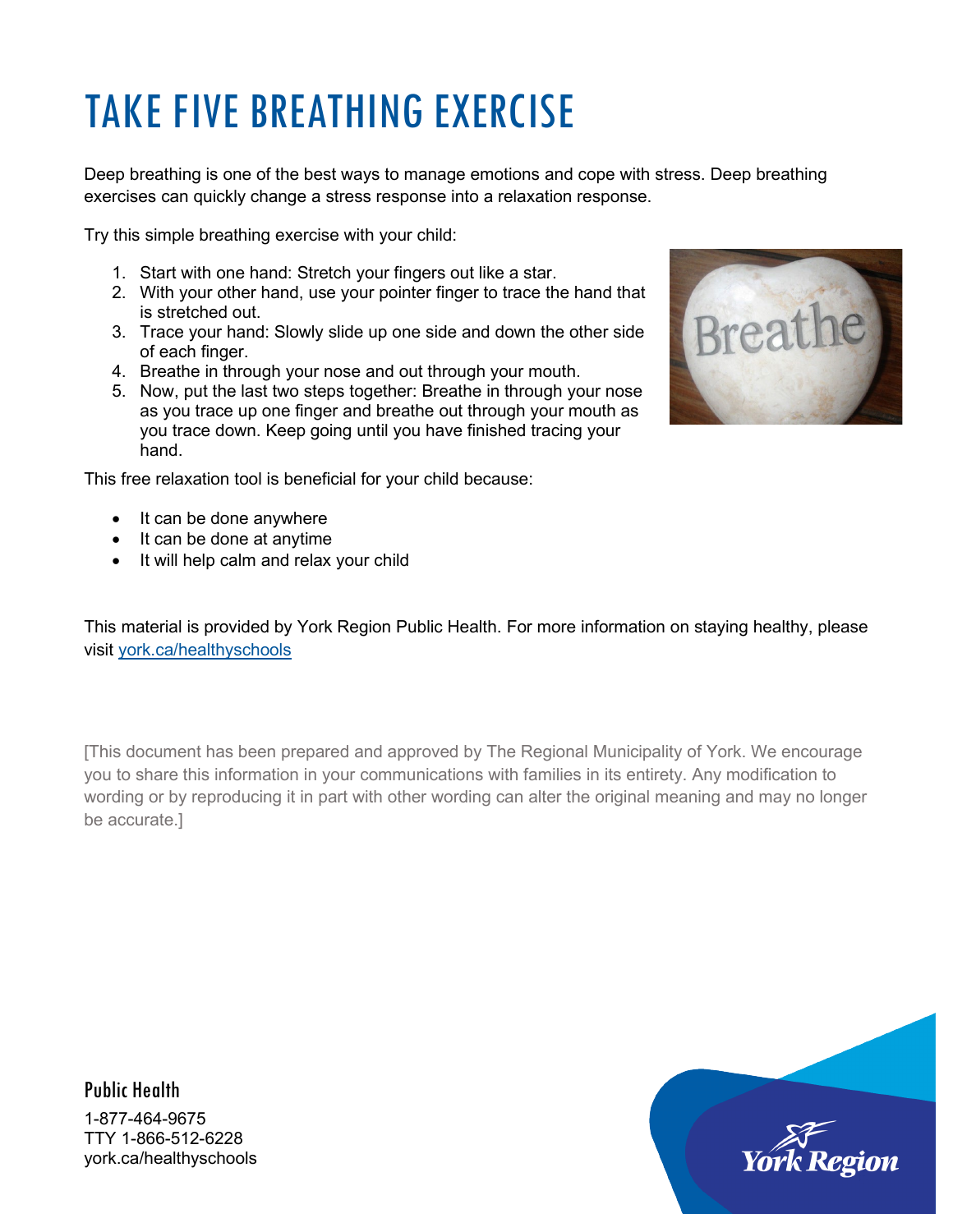# TALKING TO YOUR CHILD ABOUT THEIR MENTAL HEALTH

Talking about mental health can be difficult. As parents, you may feel you are protecting your child by not discussing this subject with them. Research shows that talking with your child about their emotions, fears and changes in behaviour creates an environment for open communication.



## **Here are some ideas to start the conversation with your child about mental health:**

- Remind your child that they can share anything with you and assure them that you will not judge or be upset with them
- Begin by talking about any changes you have noticed in their behaviour and any comments or observations from their teachers, friends or family
- Tell them you're interested to hear about how they may be feeling
- Give your child a chance to think about what you have said before they answer
- Manage your own emotions and do not give up, even if your child pushes you away. Remind them that you are there for them and allow them time before you bring it up again
- If your child shares something that worries you, tell them that you are happy that they shared this with you and that you will help them [find the appropriate professional](https://smho-smso.ca/parents-and-families/take-action/how-to-find-a-community-resource/) to discuss this with. Reassure them that you will be with them throughout the process

#### Sources:

School Mental Health Ontario: How to Talk With Your Child When you Feel Concerned They may be [Struggling With a Mental Health Problem](https://smho-smso.ca/parents-and-families/take-action/how-to-talk-with-your-child-when-you-feel-concerned-they-may-be-struggling-with-a-mental-health-problem/) [\(https://smho-smso.ca/\)](https://smho-smso.ca/)

[This document has been prepared and approved by The Regional Municipality of York. We encourage you to share this information in your communications with families in its entirety. Any modification to wording or by reproducing it in part with other wording can alter the original meaning and may no longer be accurate.]